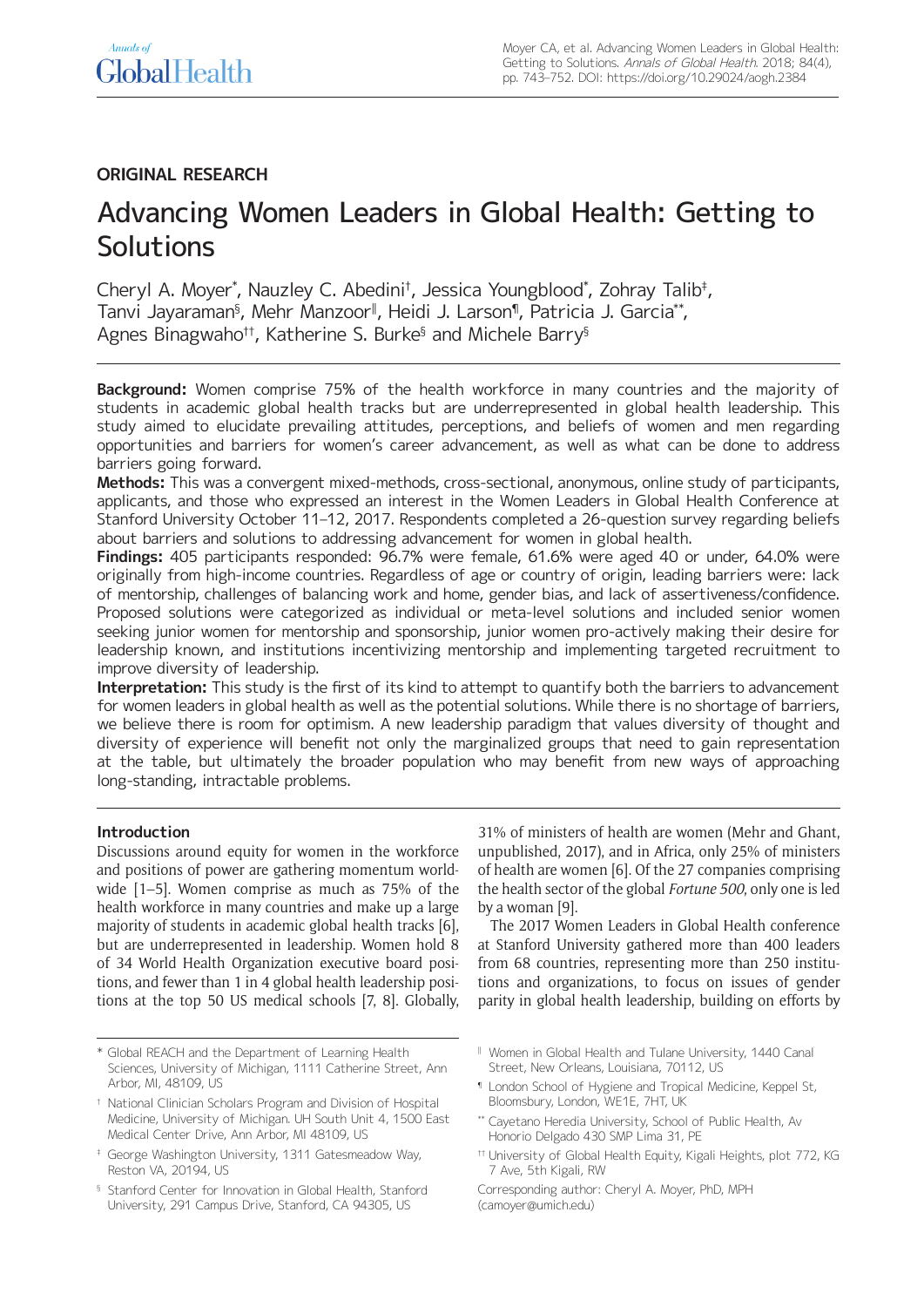Women in Global Health, Research in Gender and Ethics, and others [10].

Given the inattention to gender issues in the literature on human resources for health, it is not surprising that little data exist on women in global health. This study aimed to collect qualitative and quantitative data from both women and men in the global health field on knowledge, attitudes, perceptions, and beliefs regarding opportunities and barriers for women's career advancement and seeking leadership roles in global health, as well as what can be done to address these barriers going forward. Specifically, our research questions were: 1) What are perceived barriers to women's advancement into positions of global health leadership? 2) What are perceptions regarding the role of gender bias in impeding career growth? 3) What are suggested solutions and pathways forward to improve female representation in positions of global health leadership?

#### **Methods**

This was a convergent mixed-methods, cross-sectional, anonymous, online study of participants, applicants, and those who expressed an interest in the Women Leaders in Global Health Conference held at Stanford University October 11–12, 2017. Respondents were solicited via email from the 783 individuals who expressed an interest in or applied to attend the conference and by distributing a link to the 424 conference participants. Conference participants were encouraged to distribute the survey link to colleagues, and a link to the survey was posted on the Stanford Global Health website and the Women in Global Health websites from October 12 to December 27, 2017. Due to the anonymous nature of the survey and the ability of individuals to forward the link, we do not know the total denominator for potential respondents, and thus we cannot calculate a precise response rate.

The survey was developed through a review of the KPMG Women's Leadership Study survey tool [\(KPMG.](https://womensleadership.kpmg.us/) [com/WomensLeadership](https://womensleadership.kpmg.us/)), expert consultation with the 59 Women Leaders in Global Health Steering Committee, and an iterative process of item development, testing, and revision. The final tool included 26 questions, including 22 quantitative and 4 open-ended qualitative questions. (See Appendix.) Quantitative questions were designed to document perceptions of the current situation in global health leadership, whereas qualitative questions were designed to delve deeper into those perceptions and identify potential solutions.

Data were collected using Survey Monkey [\(www.sur](https://www.surveymonkey.com)[veymonkey.com\)](https://www.surveymonkey.com), and respondents could complete the survey online at the time and location of their choice. The introduction included consent language informing participants that the survey was voluntary and data were being collected anonymously. All data were automatically collected and uploaded to the [SurveyMonkey.com](https://www.surveymonkey.com) servers. Data were downloaded into Microsoft Excel (Redmond, WA), cleaned, and then imported into Stata 15.1 for statistical analysis or NVivo 10.0 for qualitative analysis.

*Quantitative data* included two main sets of outcome variables. The first was how respondents ranked a list of potential barriers to women's advancement in global health, and the second was whether respondents believed that gender bias had impacted their own career growth in global health. Respondents were asked to rank potential barriers as "one of the most important barriers", "somewhat important", or "not at all important", and choose three barriers they thought to be most important. Gender bias was assessed using reactions to the statement, "I personally feel like gender bias has affected my career growth in global health". Response options were "strongly disagree", "somewhat disagree", "neither agree nor disagree", "somewhat agree", and "strongly agree". Somewhat and strongly agree were combined to create a dummy variable in which  $1 = \text{bias}$  impacted career growth and  $0 = \text{bias}$  did not impact career growth.

Dependent variables included age, gender, country of origin (low- or middle-income (LMIC) versus high-income (HIC)), country of current residence (LMIC vs. HIC), race/ethnicity, marital status, employment status, career stage, type of employer, and leadership role (see **Table 1**).

Descriptive statistics were calculated, and bivariate analyses compared HIC respondents with respondents from LMICs. Bivariate analysis was also conducted

**Table 1:** Demographics of Survey Participants (N = 405).

|                               | N(%)       |
|-------------------------------|------------|
| Age:                          |            |
| 30 or under                   | 103(25.5)  |
| $31 - 40$                     | 146 (36.1) |
| $41 - 50$                     | 80 (19.8)  |
| $51 - 60$                     | 50 (12.4)  |
| $61 - 70$                     | 19 (4.7)   |
| 71 or older                   | 6(1.5)     |
| Gender:                       |            |
| Female                        | 392 (96.7) |
| Male                          | 13(3.2)    |
| Country of origin:            |            |
| Low- or middle-income country | 145 (36.0) |
| High-income country           | 258 (64.0) |
| Country of current residence: |            |
| Low- or middle-income country | 96 (23.8)  |
| High-income country           | 307 (76.2) |
| Race/Ethnicity:               |            |
| African                       | 72 (17.9)  |
| Asian                         | 70 (17.4)  |
| Hispanic                      | 18(4.5)    |
| White                         | 202 (50.1) |
| Mixed                         | 27(6.7)    |
| Other                         | 14(3.5)    |
|                               | (Contd.)   |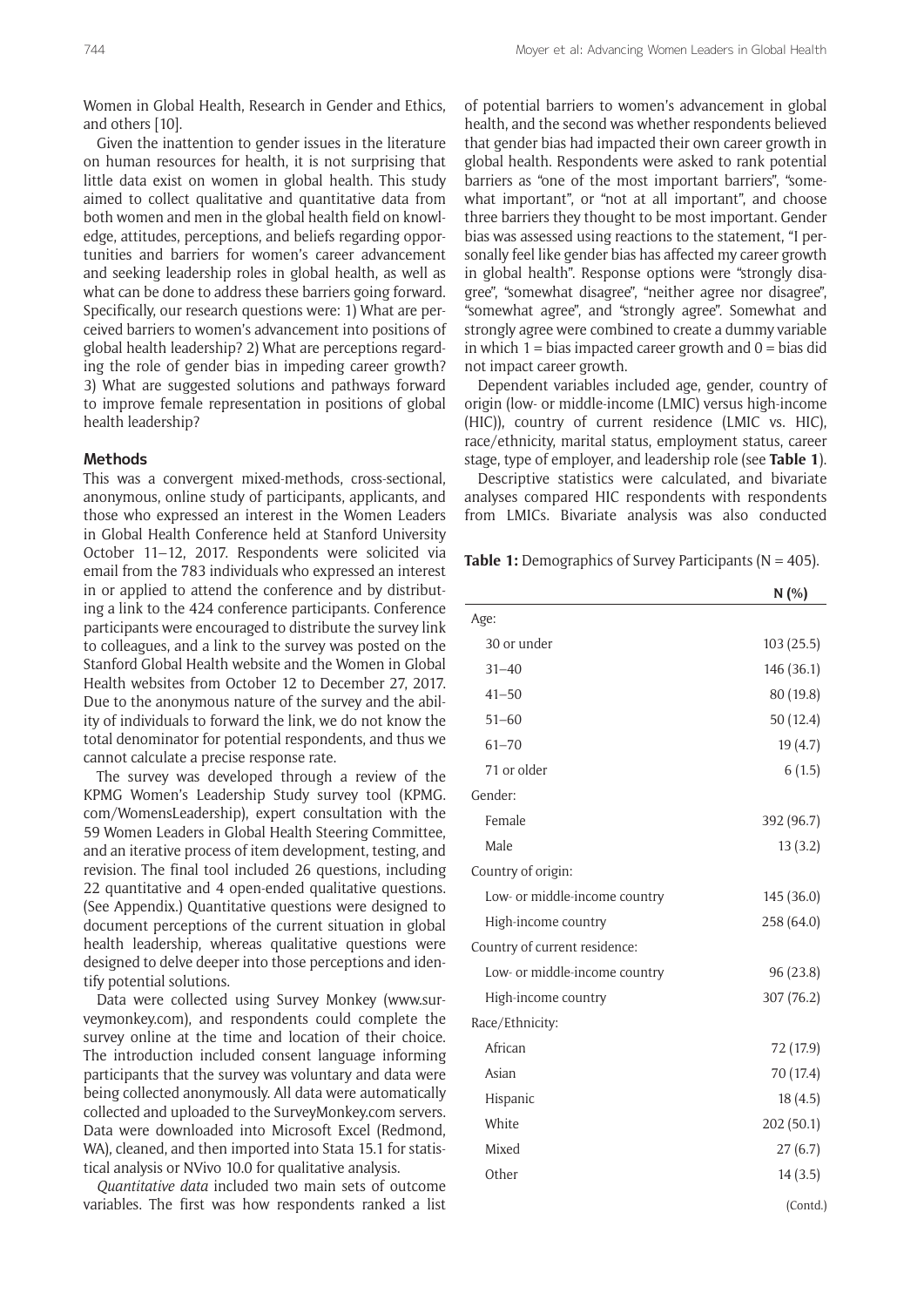|                                                            | N(%        |
|------------------------------------------------------------|------------|
| Marital Status:                                            |            |
| Married/domestic partnership                               | 220 (54.6) |
| Single (never married)                                     | 146 (36.2) |
| Divorced/widowed/separated                                 | 37(9.2)    |
| Employment status:                                         |            |
| Working full-time                                          | 337 (83.6) |
| Working part-time                                          | 34 (8.4)   |
| Not currently working                                      | 32(7.9)    |
| Career stage:                                              |            |
| Early career                                               | 177 (43.8) |
| Mid career                                                 | 170 (42.1) |
| Late career                                                | 57 (14.1)  |
| Type of employer:                                          |            |
| Academia                                                   | 197 (48.8) |
| Private/for-profit                                         | 34 (8.4)   |
| Private/not-for-profit                                     | 116(28.7)  |
| Public sector/government                                   | 35 (8.7)   |
| Other                                                      | 22(5.5)    |
| Leadership role:                                           |            |
| In a position of leadership                                | 147 (36.4) |
| Aspire to a position of leadership                         | 241 (59.6) |
| Do not aspire to leadership position                       | 16(4.0)    |
| Attended the Women Leaders in Global Health<br>Conference: |            |
| Attended in person                                         | 221 (54.6) |
| Attended via livestream                                    | 42 (10.4)  |

Did not attend 142 (35.0)

comparing respondents aged 40 and under with those respondents aged 41 and over, as well as those who attended the conference and those who didn't. Multivariate logistic regression analysis was conducted to determine the factors associated with perceiving gender bias had impacted one's global health career growth. Given multiple comparisons, a p value of 0.01 was taken to be statistically significant.

Per the *Qualitative Data*, all qualitative responses were read several times by two of the authors (CAM, NCA) and preliminary themes were identified. A codebook was developed, and the same two authors hand-coded printed transcripts. Hand-coding was double checked and imported into NVivo 10.0 by a third coder (JY). In the case of discrepancies, the three coders discussed the passages in question until consensus could be reached regarding the appropriate code. There were no discrepancies that could not be resolved. Once all data were coded, the codebook and original themes were revisited and discussed at length to identify overarching themes emerging from the data. Themes were then compared against quantitative findings to determine where qualitative data provided additional or contradictory information. The overarching theme of "potential solutions" was further sub-coded into individual solutions and meta-level solutions.

*Ethical review*: This study was reviewed and determined to eligible for non-regulated status by the University of Michigan Institutional Review Board (HUM00135881).

# **Results**

**Table 1** illustrates sample demographics. A total of 405 participants responded, 96.7% were female, 61.6% were aged 40 or under, 64.0% were originally from HICs, and 76.2% currently lived in an HIC. Nearly two-thirds of respondents attended the conference in person ( $N = 241$ , 59.6%) or via livestream (N = 42, 10.4%), with 35% of respondents not attending ( $N = 142$ , 35.0%). None of the results presented varied by whether respondents had attended the conference or not.

# **Perceived barriers to advancement**

**Table 2** illustrates perceived barriers to advancement, stratified by current residence in an HIC versus LMIC. There was no statistically significant difference regarding agreement with statement that "Women face unique barriers to advancing to positions of global health leadership compared to men."

Overall, quantitative data suggest that the leading barriers to advancement (in descending order) were lack of mentorship, challenges of balancing work and home, gender bias in respondent's home country, lack of female mentors, and lack of assertiveness/confidence. These barriers were universally agreed on by respondents from both HICs and LMICs. However, respondents from LMICs rated lack of opportunities, lack of funding for meetings and networking, safety concerns, travel requirements, work load, and lack of training significantly higher than their HIC counterparts.

When these same barriers were stratified by age (40 and younger and 41+ years old), there was no significant difference between age groups across any of the barriers (data not shown).

Qualitative data corroborated the quantitative findings, yet suggested a slightly different ordering of the most prominent barriers. When ranked by the number of times an issue was mentioned in the qualitative data, the most prominent barriers (in descending order) were systemic/cultural factors including gender bias (mentioned 377 times), the need for mentorship/sponsorship (341 mentions), needing more support (185 mentions), issues surrounding work/life balance (137 mentions), and women's own characteristics (136 mentions).

Two additional issues were raised in the qualitative data that were not found in the quantitative data: first, that women of color and women from other marginalized groups face a double burden; and second, that women and men often have very different leadership styles, and the male model is considered normative.

**Table 3** provides illustrative quotes for each thematic area. *Systemic/cultural factors* include broad social norms, institutional biases, and structures in place that make it difficult for women to advance. Many respondents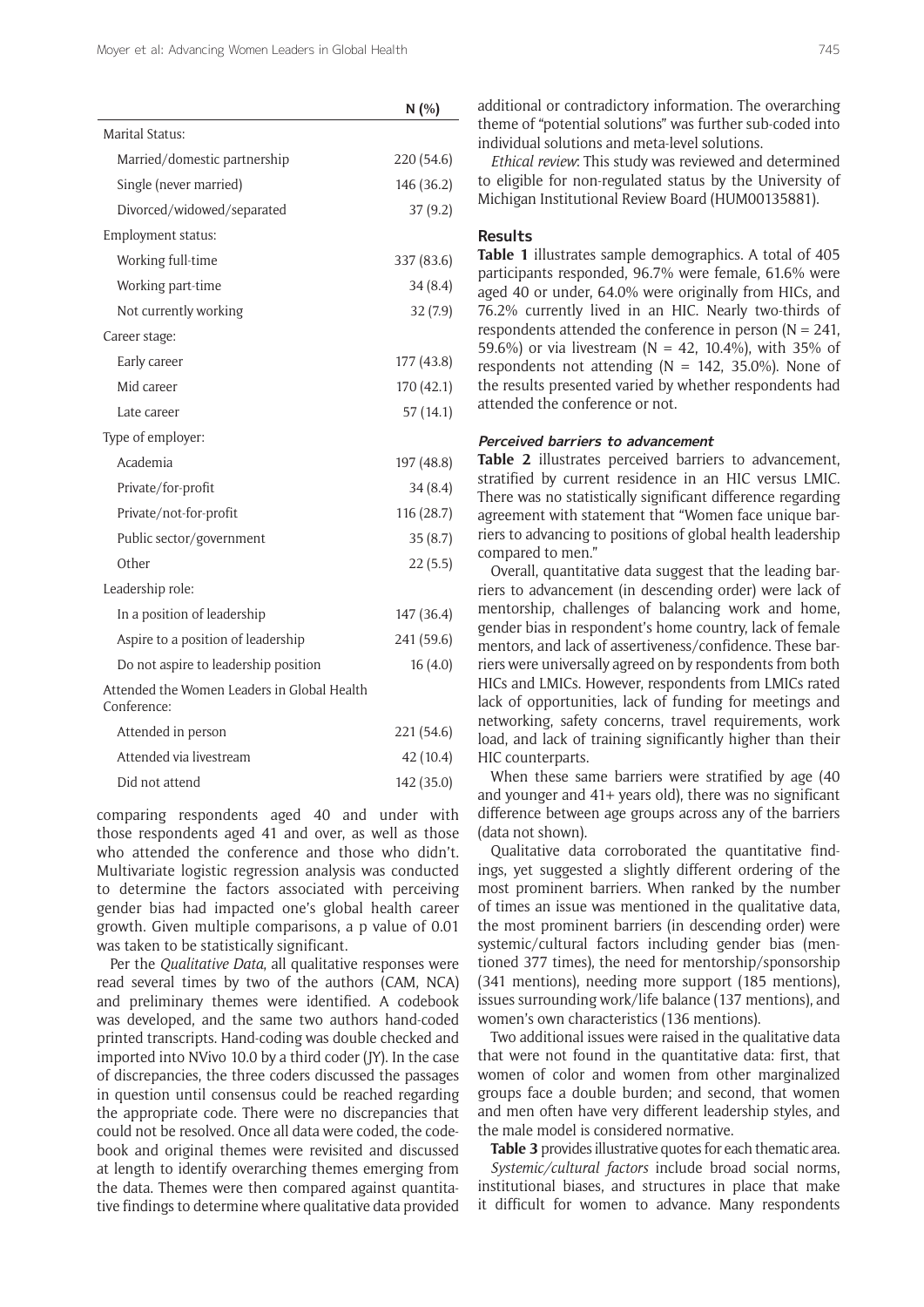| <b>Table 2:</b> Perceived barriers to advancement in global health, stratified by respondents who currently live in high-income versus low- and middle-income country. |                                                                         |                                                                                                 |                                                                                                            |                         |
|------------------------------------------------------------------------------------------------------------------------------------------------------------------------|-------------------------------------------------------------------------|-------------------------------------------------------------------------------------------------|------------------------------------------------------------------------------------------------------------|-------------------------|
|                                                                                                                                                                        | agreed/strongly<br>N (%) who<br>Overall<br>agreed                       | N (%) who agreed/strongly<br>High-Income Country<br>Residents ( $N = 264$ )<br>agreed           | Country Residents ( $N = 88$ )<br>N (%) who agreed/strongly<br>Low- and Middle-Income<br>agreed            | Chi Square<br>(P value) |
| of global health leadership compared to men ( $N = 352$ )<br>Women face unique barriers to advancing to positions                                                      | 317 (89.5)                                                              | 242 (91.7)                                                                                      | 73 (83.0)                                                                                                  | 12.3(0.015)             |
| I personally feel like gender bias has affected my career<br>growth in global health (N = 352)                                                                         | 209 (59.0)                                                              | 153 (57.9)                                                                                      | 54 (61.3)                                                                                                  | 3.7(0.44)               |
|                                                                                                                                                                        | important barriers<br>as one of the most<br>N (%) who marked<br>Overall | the most important barriers<br>N (%) who marked as one of<br>High-Income Country<br>Respondents | N (%) who marked as one of<br>the most important barriers<br>Low- and Middle-Income<br>Country Respondents | Chi Square<br>(P value) |
| Lack of mentorship $(N = 336)$                                                                                                                                         | 188 (56.0)                                                              | 130 (52.2)                                                                                      | 57 (67.1)                                                                                                  | 6.5(0.04)               |
| Balancing work and home (N = 320)                                                                                                                                      | 167 (52.2)                                                              | 117 (49.2)                                                                                      | 49 (60.5)                                                                                                  | 3.4(0.184)              |
| Gender bias in home country $(N = 320)$                                                                                                                                | 161 (50.3)                                                              | 119 (49.6)                                                                                      | 42 (52.5)                                                                                                  | 0.21(0.896)             |
| Lack of female mentors ( $N = 322$ )                                                                                                                                   | 135(41.9)                                                               | 98 (40.5)                                                                                       | 37 (46.8)                                                                                                  | 1.01(0.60)              |
| Lack of assertiveness/confidence $(N = 315)$                                                                                                                           | 117 (37.1)                                                              | 85 (36.5)                                                                                       | 32 (39.5)                                                                                                  | 1.4(0.478)              |
| Lack of opportunities ( $N = 312$ )                                                                                                                                    | 109(34.9)                                                               | 69 (29.7)                                                                                       | 40 (50.6)                                                                                                  | 11.6(0.003)             |
| Lack of funding for meetings and networking (N = 313)                                                                                                                  | 104(33.2)                                                               | 60 (26.0)                                                                                       | 43 (53.8)                                                                                                  | $21.9$ (<0.001)         |
| Gender bias in partner country (N = 309)                                                                                                                               | 97(31.4)                                                                | 74 (32.0)                                                                                       | 23 (29.9)                                                                                                  | 5.25 (0.072)            |
| Inadequate pay $(N = 312)$                                                                                                                                             | 97(31.1)                                                                | 65 (28.0)                                                                                       | 31 (39.7)                                                                                                  | 4.4(0.111)              |
| Safety concerns ( $N = 302$ )                                                                                                                                          | 72(23.7)                                                                | 37 (16.4)                                                                                       | 35(45.5)                                                                                                   | $27.2$ (<0.001)         |
| Travel requirements $(N = 302)$                                                                                                                                        | 68 (22.5)                                                               | 40 (17.8)                                                                                       | 27 (35.5)                                                                                                  | 10.4(0.006)             |
| Work Load ( $N = 305$ )                                                                                                                                                | 64 (21.0)                                                               | 32(14.0)                                                                                        | 31 (40.8)                                                                                                  | $30.6$ (< $0.001$ )     |
| Lack of training $(N = 294)$                                                                                                                                           | 53 (18.0)                                                               | 28(12.7)                                                                                        | 25 (34.3)                                                                                                  | $21.9$ (<0.001)         |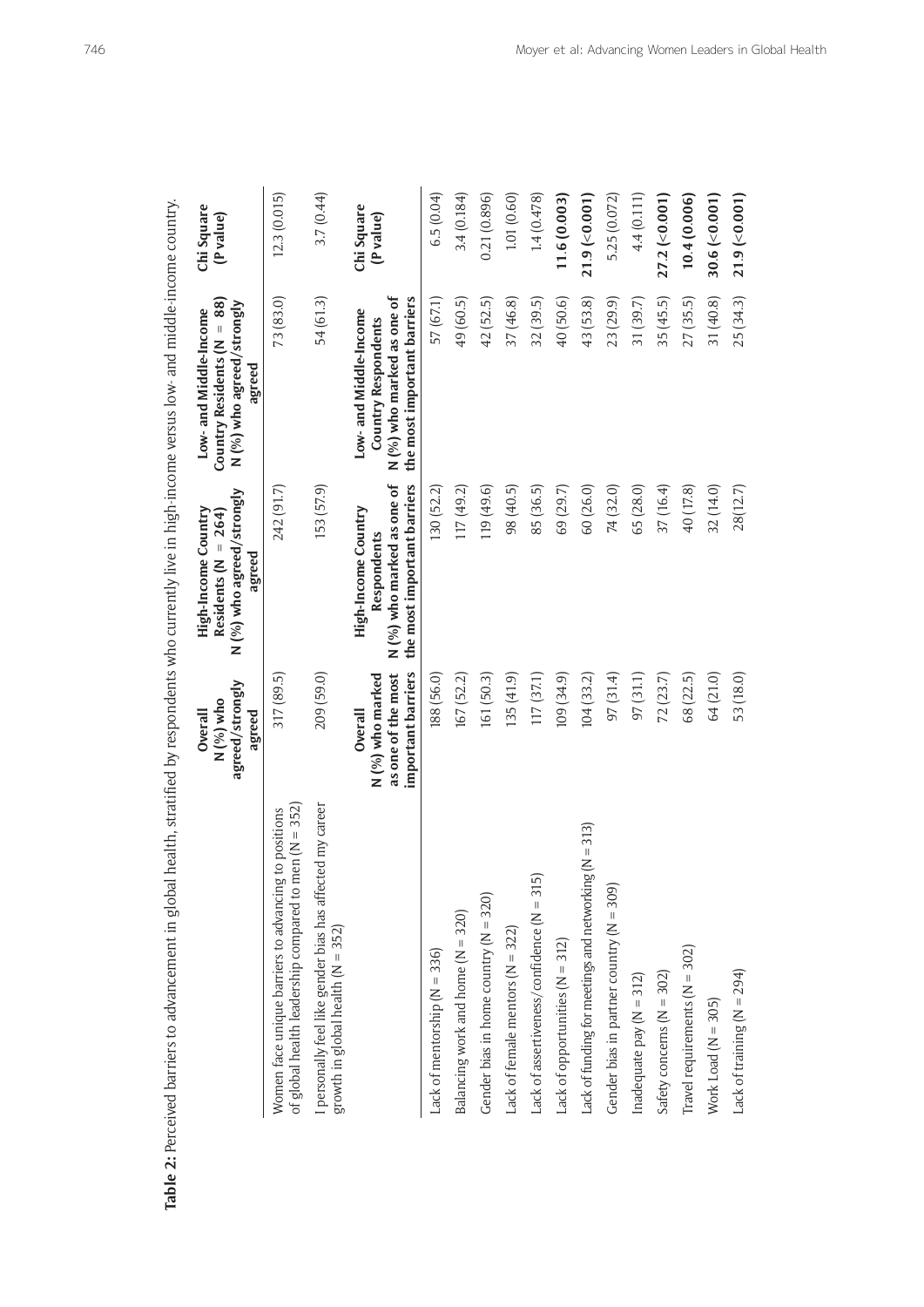#### **Table 3:** Illustrative quotes.

#### **Systemic/cultural factors**

"Lingering norms about what women can/can't do and how they should/shouldn't act in professional situations hold women back and subtly but powerfully discourage them from pursuing or being considered for leadership roles." "Implicit bias still exists significantly …(regarding) how a woman is supposed to run her life and behave compared to men. If we speak up, we are still treated like bitches vs. men are simply (seen as) assertive and speaking their mind. And women are… (judged by) whether or not they have children and the spouse. Either way we can't win. Much easier for men. I don't know that

this is specific to global health though."

# **Mentorship and sponsorship**

"While there are many women working in lower level positions in global health organizations and government positions related to global health, there are many fewer women working in high level positions, which means there are fewer mentors available to help us navigate the different things that make a global health career more challenging for women. Having mentors that understand what it means to not be respected by male colleagues and men in upper level positions, who encourage you to speak up, who understand that there are different safety concerns to consider when working in the field in any country for women is invaluable."

#### **Need for Support**

"There simply is not enough support from men. Men and the socialization of men to not actively integrate, support, or stand up for their women counter-parts has shaped an ethos where women's voices are consistently unheard."

"(We need more) programs that support mid-career women. Most new programs are aimed at early-career or students, which is great, but that has to continue through mid-career to get women into the C-suite."

#### **Role Conflict and work/life balance**

"Women will do anything for their families. If faced with a trying situation… career suffers."

"Our biology for making and rearing babies who become global citizens, while truly unique and beautiful, is so time consuming. There is a misconception that if women work outside the home (much more in some settings than other, very strong here in Mexico), they are neglecting their child rearing role and their children will be negatively affective by this. Social expectations and norms are so strong, and it is impossible to be everywhere and to do everything at once."

#### **Women are our own worst enemies**

"I think for me currently, the biggest challenge is not extrinsic, it is intrinsic. I do not have the self-confidence that I can be a leader in this field yet and need to change how I act to change this."

"I've (had) problems with other women thinking they support women in leadership but (are) actually undermining other women. It's a topic that is rarely discussed but if women are going to make progress we have to take a long hard look at how women do and don't support each other."

#### **Additional challenges for women of color and other marginalized groups**

"Considering a woman's intersectionality (the other traits that work in combination to create bias (ageism, racism, genderism, etc.)) is also important to address so that as we work as women we do not recreate similar inequalities as historic systems have allowed."

## **Differences in male and female leadership styles**

"I think men and male-created institutions still define what a good leader (is) with a gendered lens. As a woman leading an organization…. I am judged according to a male-centric definition of leadership."

suggested that we need to move beyond thinking about individual-level changes and focus on addressing social, cultural, and systemic issues.

"Working abroad in countries with unequal views of roles for men versus women can be very challenging. If over and over you don't feel respected, it becomes very difficult to keep standing up for yourself."

Similar to the quantitative data, many respondents indicated that *mentorship* was critical to overcoming gender disparities in leadership.

"I would say the biggest challenge is the innate human tendency to mentor people who remind you of yourself. I have incredible bosses and colleagues who are men, and I do think they are genuinely interested in advancing women, but there are many moments where the opportunity to name a

point person, or give a young scientist a speaking slot or new responsibility and they default to thinking of a young man for the opportunity."

The *critical role of support* for women interested in leadership roles was mentioned, including financial and nonfinancial support from men, from other women, and from institutions.

"I am as successful as I am today because I had men in power supporting me in front of others and noting my strengths and accomplishments for me. Without them, I wouldn't have been given the time of day."

*Role conflict and issues surrounding work/life balance* were also repeatedly described as a barrier to advancement for women. While these issues intersect with some of the systemic/cultural issues described previously, the issue came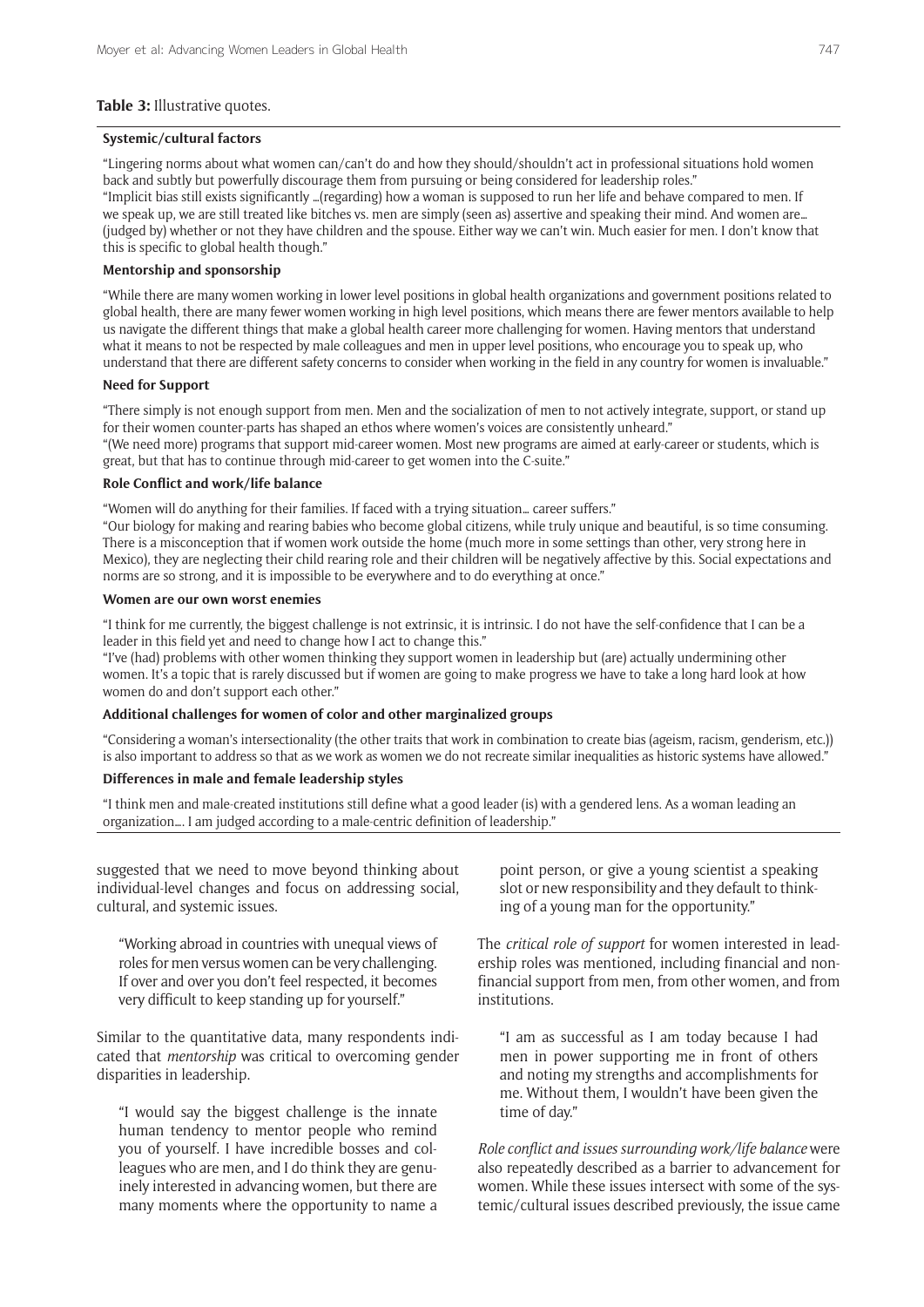up frequently enough to warrant its own code. Participants from both HICs and LMICs voiced concerns.

"It seems like all the women I look up to as global health leaders are somewhat miserable because it is so challenging to both travel extensively for work and raise a family…As a young global health professional I feel a lot of pressure to choose – either to have a family and remain in a low-level role forever or decide not to have a family and pursue leadership positions."

At the same time, some respondents suggested that the issues for women should not be anchored in the roles of wife and mother, as many women eschew such roles and still face challenges in reaching positions of leadership.

"(I'd like to see) less about being mothers, wives, etc. etc. which is alienating for hard-working delegates unable to have children, LGBTQI delegates, unmarried, those who've sacrificed relationships for education and careers."

Participants disagreed over the extent to which "*we are our own worst enemies*", with some participants suggesting that women needed to be more assertive, while others bristled at the suggestion that they should be blamed for gender inequity in leadership.

"Women in my country lack guidance and mentorship, because they don't seek it fearing they are not good enough and having a constant fear of messing up."

"It is not 'my' lack of assertiveness. Please stop blaming 'me'. I shouldn't have to be assertive to be treated fairly and have my expertise recognized, whether I am 5 years old, 50 years old, or 105 years old, whether I am male, transitioning, or female, regardless of my race or country of origin. It is about justice and fairness. I understand needing the skills to work in the system as it is, but do not blame me for not being assertive (because trust me, I am assertive)."

Some respondents indicated that women need to do a better job of supporting one another.

"Most women don't like to mentor or encourage each other. Most of them have "Pull Her Down" Syndrome… never will they applaud someone's efforts but will always give negative comments which brings someone down."

One of the factors elucidated by the qualitative data that was not in the quantitative data related to the *additional challenges faced by women of color and others in marginalized groups*.

"I think the greatest issue is actually around women of color. We risk making the mistake of the overall

western feminist movement by overlooking compound issues faced by people of different races or ethnicities or, for that matter, abilities, education, or sexual orientation."

This extended to disciplinary biases, as well, as several nurses noted the struggle that the nursing profession has had in placing leaders in coveted global health leadership positions.

The final factor identified in the qualitative data that did not appear in the quantitative data focused on *intrinsic differences in leadership styles between men and women*.

"(There are) expectations that to be a leader you have to lead like a man (this comes from men AND women). (There is also a) lack of recognition that women's softer skills are valuable. Instead they come across as being 'too nice' or 'not enough of a leader.'"

"One of the biggest challenges is that we do not acknowledge and appreciate the different forms of leadership that are presented by women. I believe we need a shift in what we think leadership can look like."

# **Does gender bias impede career growth?**

More than half of respondents, regardless of their place of residence, agreed that "I personally feel like gender bias has affected my career growth in global health" ( $p = 0.44$ , see **Table 2**). Multivariate logistic regression showed that the only factor significantly associated with perceiving that gender bias had impacted one's career was being white. (See **Table 4**).

Qualitative data suggest gender bias is a significant factor for women seeking leadership roles, but there is lack of agreement on whether it is any better or worse in global health than in other fields.

"I think global health magnifies other existing gender bias and makes it even more complex when we are working in settings of cultural, economic, social, racial differences. I never noticed a 'glass ceiling' in my other work but in global health there is the bias I always heard about…"

"I think global health is probably better than some fields in terms of number of women in leadership and opportunities to advance, but still gender bias/being treated differently can be hard and can lead to lower confidence."

"It really depends on the country context as well as institution of focus, but across the board, it does appear that institutionalized gender bias is a barrier for most women working in this field, regardless of country of origin."

It is also noteworthy that male respondents recognized the impact of gender bias on their own career trajectories.

"When I said my own career was affected by gender bias, I meant that I have probably benefitted from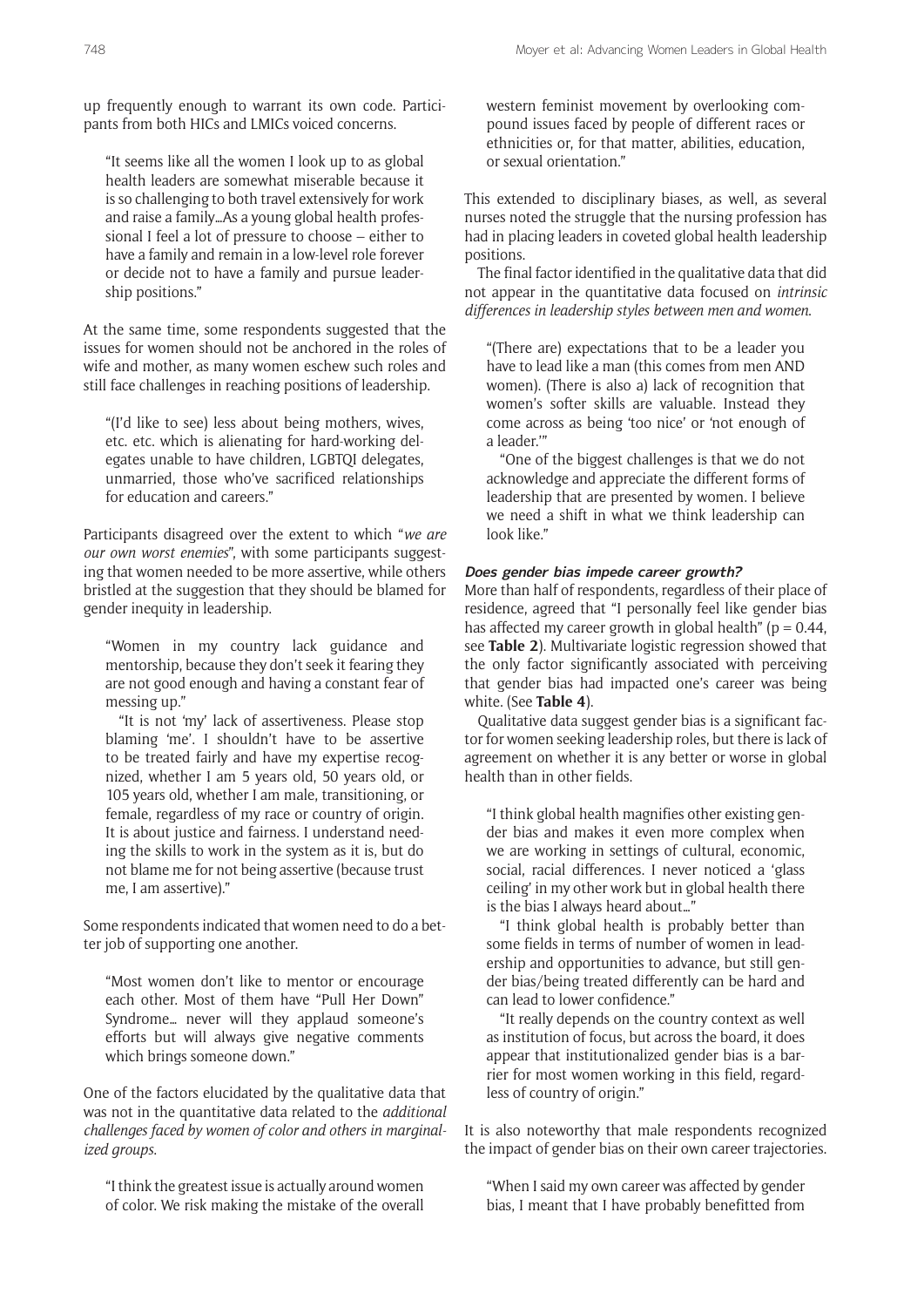| Table 4: Logistic regression analysis showing variables associated with a personal belief that gender bias has affected |  |  |  |  |
|-------------------------------------------------------------------------------------------------------------------------|--|--|--|--|
| global health career growth.                                                                                            |  |  |  |  |

| <b>Variable</b>                         |     | <b>Odds Ratio</b> Standard Error P Value |          | 95% CI         |
|-----------------------------------------|-----|------------------------------------------|----------|----------------|
| Age $\left( \le 40, \text{ref} \right)$ |     |                                          |          |                |
| 41 and above                            | 1.3 | 0.30                                     | 0.24     | $0.82 - 2.07$  |
| Race (African, ref)                     |     |                                          |          |                |
| Asian                                   | 2.6 | 1.01                                     | 0.012    | $1.23 - 5.61$  |
| Hispanic                                | 1.2 | 0.76                                     | 0.700    | $0.38 - 4.12$  |
| White                                   | 2.6 | 0.94                                     | $0.007*$ | $1.29 - 5.31$  |
| Mixed                                   | 2.0 | 1.07                                     | 0.178    | $0.72 - 5.70$  |
| Other                                   | 2.8 | 1.91                                     | 0.113    | $0.77 - 10.58$ |
| Employment type (Academia, ref)         |     |                                          |          |                |
| Private/for-profit                      | 0.5 | 0.21                                     | 0.115    | $0.23 - 1.17$  |
| Private/not-for-profit                  | 0.9 | 0.26                                     | 0.975    | $0.58 - 1.67$  |
| Public sector/government                | 1.6 | 0.75                                     | 0.269    | $0.67 - 4.1$   |
| Other                                   | 0.5 | 0.27                                     | 0.224    | $0.18 - 1.48$  |
| Country of residence (HIC, ref)         |     |                                          |          |                |
| LMIC residence                          | 1.8 | 0.57                                     | 0.069    | $0.95 - 3.36$  |
| Constant                                | 0.6 | 0.19                                     | 0.097    | $0.28 - 1.11$  |

bias, in that some of my success is likely attributable simply to looking the part, especially early on when I had no proven track record. I probably got the benefit of the doubt that women or members of minority groups might not have gotten."

#### **Proposing solutions**

Our final research question focused on perceptions regarding solutions and a pathway forward. Solutions fell into two main categories: individual solutions and metalevel solutions. As one respondent said,

"We have largely focused on individual-level interventions to overcome (women's barriers to advancement) rather than looking at how we can change organizations, systems, and policies to better overcome these barriers. We need systemic interventions if we are going to make an impact."

At the same time, women describe needing tangible skills to help them navigate the challenges they face every day. "How should I talk to these demeaning superiors that at once puts them in their place but also doesn't leave them feeling alienated and threatened (and gets me fired?)"

For every barrier to advancement described above, respondents provided a variety of suggested solutions that ranged from individual-level to institutional or societal-level actions. For example, with regard to mentorship, respondents suggested that while senior women ought to seek out junior counterparts to mentor and include in high-level activities to facilitate their transition to positions of leadership, junior women ought to pro-actively seek out senior-level mentors and make their desire for leadership known. On an institutional level, incentivizing mentorship and increasing recruitment of women ought to be prioritized. **Table 5** summarizes the most common solutions provided.

## **Discussion**

The survey represents nearly 400 women and a score of men who are thinking about the issues of women's advancement in global health, wrestling with their complexity, and seeking a better way forward. This study found that, regardless of where women live and work and regardless of their age or stage of career, most agree that women face unique barriers to advancing to positions of leadership in global health. The types of barriers cited, including lack of mentorship, balancing work and home, and gender bias, are also common across respondents. However, LMIC respondents report lack of opportunities, financial constraints, and safety concerns more often than their HIC counterparts. In multivariate analysis, being Caucasian was the only factor that predicted a positive response to a perception that gender bias has affected career growth. This may have to do with white women's inherent privilege, allowing them to focus on gender as the main axis of bias, whereas women of color and other marginalized groups may have many other axes of bias that they perceive to have held them back. This supposition was borne out in the qualitative data, which found that women of color and other marginalized groups face a double burden – a finding we would have missed had we focused solely on quantitative data. Qualitative data also suggested that women and men have different leadership styles and the male model is seen as normative. One respondent said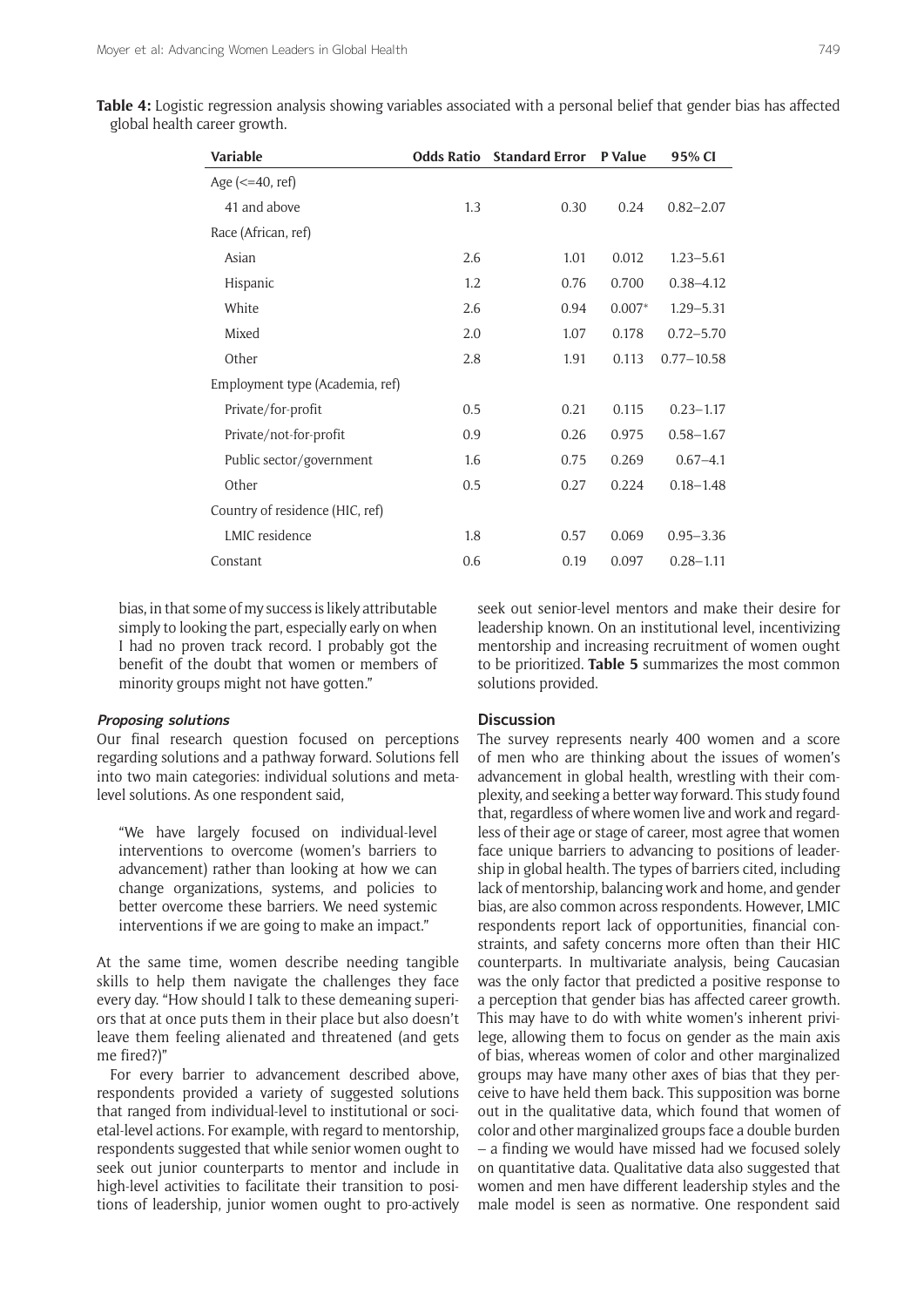| <b>Barrier</b>                                                             | <b>Individual-level solution</b>                                                                                                                                                                                                                                                                                                                                                                                                                                                                     | <b>Meta-level solution</b>                                                                                                                                                                                                                                                                                                                                                                                                                                                                                                                                                                           |  |  |  |  |  |
|----------------------------------------------------------------------------|------------------------------------------------------------------------------------------------------------------------------------------------------------------------------------------------------------------------------------------------------------------------------------------------------------------------------------------------------------------------------------------------------------------------------------------------------------------------------------------------------|------------------------------------------------------------------------------------------------------------------------------------------------------------------------------------------------------------------------------------------------------------------------------------------------------------------------------------------------------------------------------------------------------------------------------------------------------------------------------------------------------------------------------------------------------------------------------------------------------|--|--|--|--|--|
| Common to both HIC and LMIC respondents                                    |                                                                                                                                                                                                                                                                                                                                                                                                                                                                                                      |                                                                                                                                                                                                                                                                                                                                                                                                                                                                                                                                                                                                      |  |  |  |  |  |
| Lack of mentorship/<br>sponsorship                                         | - Reach out: Senior level women reach out to<br>junior women; include them on committees<br>and invite them to important meetings<br>Be pro-active: Junior women seek out mentors<br>and make desire for mentorship and leadership<br>known                                                                                                                                                                                                                                                          | - Incentivize mentorship at the institutional<br>level<br>- Increase recruitment of women into training<br>programs where they can be connected with<br>mentors in their fields, and in turn mentor other<br>women                                                                                                                                                                                                                                                                                                                                                                                   |  |  |  |  |  |
| Balancing work and<br>home                                                 | - Ask for help: Women refuse to accept sole<br>responsibility of raising children and keeping<br>the house: ask for help<br>Men (and families) step up and provide<br>women with more support at home and at work                                                                                                                                                                                                                                                                                    | - Targeted funding for travel: More funding<br>available to support women leaders traveling<br>with their children<br>- Family-friendly policies: Policies that promote<br>family-friendly work environments<br>- Structural fixes (e.g. childcare at conferences,<br>delayed tenure clock, funding for maternity<br>leave)                                                                                                                                                                                                                                                                          |  |  |  |  |  |
| System/culture/gender<br>bias                                              | - Lead with courage: Women leaders refusing<br>to adopt a male leadership style, but instead<br>re-defining what it means to be a leader: "I<br>am, as a leader, less interested in moving up<br>(a) ladder than creating a larger and more<br>collaborative table."<br><b>Increase visibility: Nominating female</b><br>colleagues for prestigious awards to help<br>establish legitimacy<br>Speaking out about potential for bias,<br>advocating for unconscious bias training in the<br>workplace | - Blinded recruitment and selection of finalists<br>without revealing gender<br>- Increasing diversity on multiple axes, not<br>just gender<br>- Instituting requirements for percent of<br>leaders that are female<br>- Support for unconscious bias training in the<br>workplace                                                                                                                                                                                                                                                                                                                   |  |  |  |  |  |
| Women's lack of<br>assertiveness<br>More pronounced among LMIC respondents | Believe! Women need to increase their<br>confidence and believe in themselves<br>"Coaching to help women recognize and<br>÷,<br>overcome that little voice that says 'I'm not<br>good enough."                                                                                                                                                                                                                                                                                                       | - Leadership training courses designed for<br>women<br>- Targeted Recruitment: Explicit solicitation<br>of female applicants for leadership positions:<br>"Women are less likely to apply for jobs unless<br>they meet 100% of the requirements, versus<br>men who will apply even if they meet 60% of<br>the requirements (Some organizations) now<br>actively reach out to qualified women who<br>might not otherwise apply and ask them to<br>interview without waiting for them to apply.<br>They do this because they also know that having<br>more women in the applicant pool is beneficial." |  |  |  |  |  |
|                                                                            |                                                                                                                                                                                                                                                                                                                                                                                                                                                                                                      |                                                                                                                                                                                                                                                                                                                                                                                                                                                                                                                                                                                                      |  |  |  |  |  |
| Lack of opportunities                                                      | Be persistent and creative: Make known<br>what you want, and ask everyone in your<br>network if they can help you make it happen.<br>Many opportunities are created rather than<br>advertised.<br><b>Look out:</b> Watch for leadership,<br>communication and negotiation skills<br>workshops; apply for scholarships to attend                                                                                                                                                                      | - Open the door: Institutions need to seek out<br>and consider non-traditional candidates, looking<br>beyond finding a candidate that feels familiar<br>- Be creative: Organizations can think about<br>ways to send two employees instead of one to a<br>meeting or workshop, or invite outside experts<br>in for networking events rather than expecting<br>employees to travel                                                                                                                                                                                                                    |  |  |  |  |  |
| Lack of funding for<br>meetings/networking                                 | <b>Capitalize:</b> Never miss an opportunity to<br>introduce yourself/meet with leaders in the<br>field; network locally; keep up with contacts<br>electronically and via phone meetings<br>Prioritize: Ask for or put aside your own<br>professional development budget to participate<br>in one or two key annual conferences or<br>meetings                                                                                                                                                       | - Leverage: Institutions can offer small grants<br>or matching funds for conference travel, can<br>petition conferences for LMIC scholarships<br>- Sponsor local, inclusive networking events:<br>Organizations can sponsor local networking<br>events that do not focus on 'male' zones such as<br>bars or sporting events and do not occur late at<br>night                                                                                                                                                                                                                                        |  |  |  |  |  |

# **Table 5:** Barriers to Leadership with Suggested Solutions.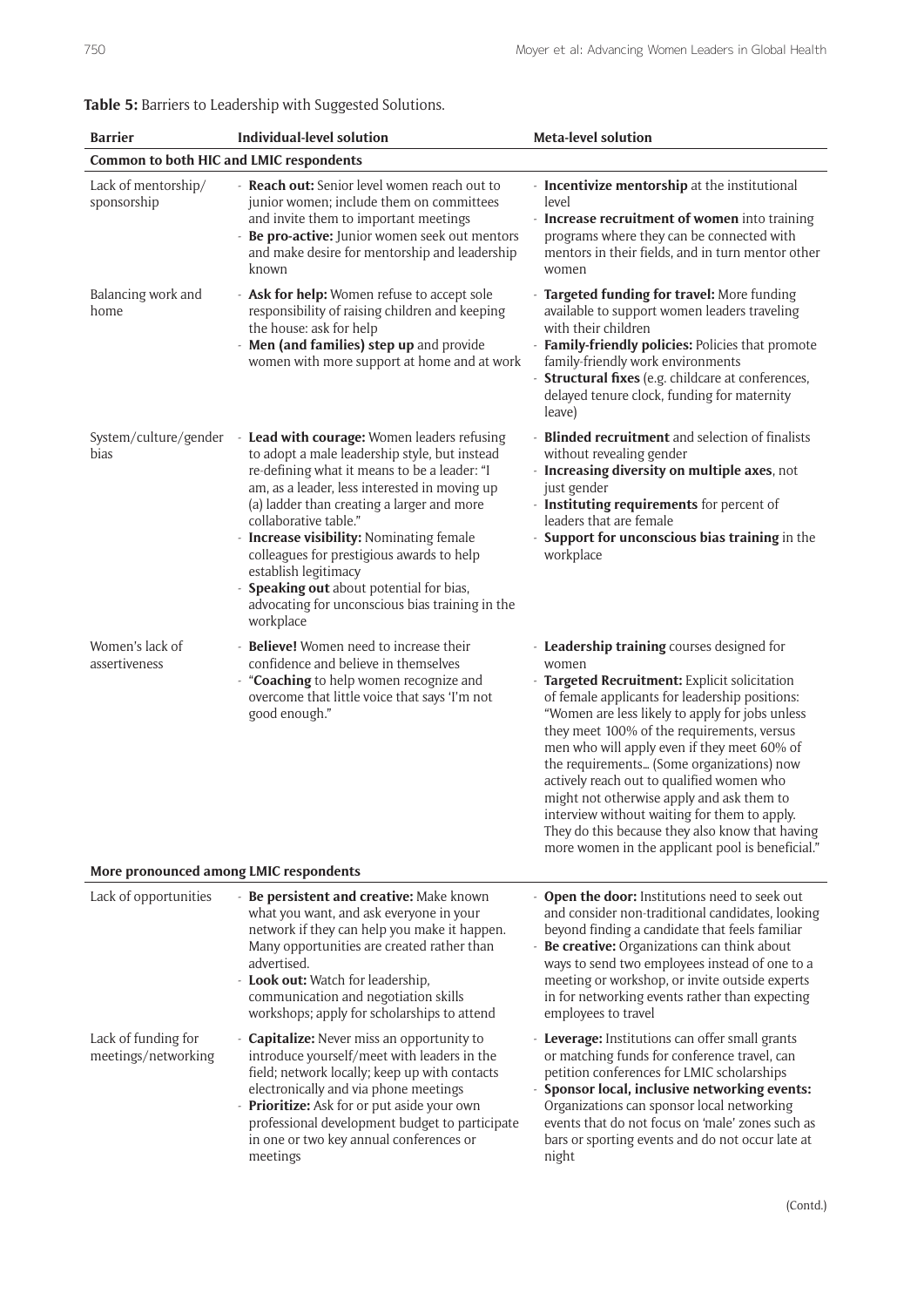| <b>Barrier</b>      | Individual-level solution                                                                                                                                                                                          | <b>Meta-level solution</b>                                                                                                                                                                                                                                                                                                                                                             |
|---------------------|--------------------------------------------------------------------------------------------------------------------------------------------------------------------------------------------------------------------|----------------------------------------------------------------------------------------------------------------------------------------------------------------------------------------------------------------------------------------------------------------------------------------------------------------------------------------------------------------------------------------|
| Safety concerns     | - <b>Partner:</b> Travel with a group, find partners to<br>accompany you, identify on-the-ground safety<br>allies<br>- Be Aware of the potential safety issues, work to<br>avoid most dangerous areas/times of day | - Protect your investment: Organizations can<br>budget for security personnel to accompany all<br>employees - not just women - into the field<br><b>Be clear</b> about sexual harassment and discrimi-<br>nation policies and the pathway for grievances<br>as well as the mechanisms of accountability                                                                                |
| Travel requirements | - Pace yourself: Identify which travel is essential<br>and which is optional<br>- Use your networks: Identify resources to help<br>with non-work responsibilities while you travel                                 | <b>Invest in technology: Organizations can</b><br>explore the use of telecommuting and virtual<br>meeting technologies, even in low-bandwidth<br>settings, using such platforms as WhatsApp and<br>GoToMeeting<br>- Discuss and revisit what constitutes<br>essential and non-essential travel, being<br>aware of the risk of over-valuing the employee<br>who says yes to every trip. |

that as a leader, she was less interested in climbing a ladder than making the table bigger – which speaks to the crux of the difference in leadership styles. As a society, we are likely to benefit if we broaden our definition and mental model of what a good leader looks like.

Despite the many barriers described, respondents offered a variety of creative solutions. Solutions range from individual-level suggestions (e.g. nominate female colleagues for awards) to more meta-level solutions (e.g. implement blinded recruitment policies) – yet there is overall agreement that solutions need to be implemented at all levels if we are to see significant changes. Future research is warranted that not only identifies key metrics of success and measures improvement over time, but assesses the impact of various interventions in contributing to that improvement. The 2017 Women Leaders in Global Health Conference served as a catalyst for important conversations about these issues [10], but future research is needed to determine how we can translate conversations into tangible improvements.

There are several limitations to this research. First, our sample is predominantly white (50.1%) and overrepresented by those from HICs. While LMIC voices were heard through the qualitative data, their numbers and they type of respondents they likely were (English-speaking respondents who found their way to a conference based in the United States) may have affected the quantitative findings. Similarly, there were very few men in the sample, and thus we have few solutions offered by men. This research also reflects a convenience sample of those who expressed an interest in women's leadership in global health, and were motivated enough to complete an online survey. Thus the findings cannot be widely generalized. However, by virtue of their interest and familiarity with this topic, these individuals may provide more thoughtful reflections about both the origin of gender disparity and the ultimate solution. The final limitation is related to the fact that our study design included open-ended questions to generate qualitative data, not allowing for additional probes or supplemental interviews. However, the volume and breadth of responses provided yielded a wealth of information that suggests thematic saturation had been reached.

This study is the first of its kind to attempt to quantify both the barriers to advancement for women leaders in global health, but also the potential solutions. While achieving gender parity will not be easy, we believe there is room for optimism. Individual women and men are motivated to make room at the table to ensure diversity of leadership styles and representation. Institutions can incentivize mentorship, create inclusive workplaces that recognize female leadership styles, and commit to targeted recruitment to find more diverse leaders and more female leaders. These interventions should take into account the unique challenges and opportunities of field work and the pressures they may impose on women, particularly those from LMICs. We believe that a new leadership paradigm that values diversity of thought and diversity of experience will benefit not only women aspiring to global health leadership positions, but ultimately it will further the causes to which both men and women in global health are committed.

#### **Additional File**

The additional file for this article can be found as follows:

Appendix 1. Survey Questions. DOI: [https://doi.](https://doi.org/10.29024/aogh.2384.s1) [org/10.29024/aogh.2384.s1](https://doi.org/10.29024/aogh.2384.s1)

#### **Competing Interests**

The authors have no competing interests to declare.

#### **Author Contribution**

Cheryl Moyer conceived of the study, drafted the data collection tools, conducted the analysis and data interpretation, wrote the manuscript, and consolidated all author input for the final version.

Nauzley Abedini assisted with the data analysis and data interpretation and contributed to the writing of the manuscript. She also reviewed and approved the final version of the manuscript.

Jessica Youngblood assisted with the data analysis and data interpretation and contributed to the writing of the manuscript. She also reviewed and approved the final version of the manuscript.